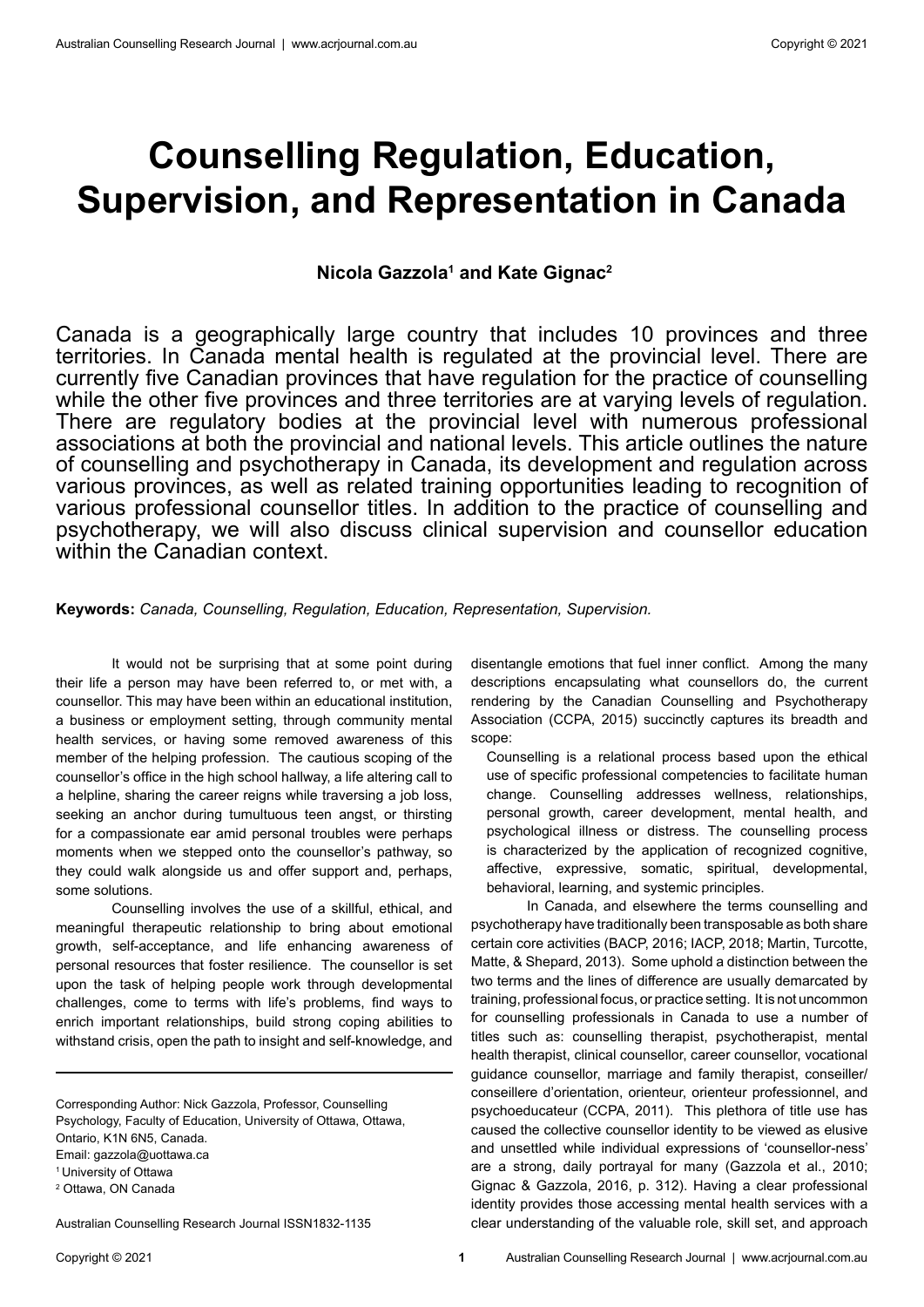to psychological well-being counsellors offer.

For counsellors in Canada and other countries, knowledge and practice edges often adjoin those of other allied professions such as social work, psychiatry, and clinical psychology making it challenging to highlight the uniqueness of these helpers. A similar overlapping of edges that warrants mention within the Canadian context occurs between counselling psychology and counselling but apparent distinction rests upon academic origins (Sinacore & Ginsberg, 2015). Counsellor education is considered the home of counsellors, while counselling psychology claims roots in psychology with practitioners licensing typically as psychologists. The lines around the counsellor identity are not definitive and as a fairly new profession this will be an evolving process going forward both provincially and nationally as the social, economic, political, and global contexts unfold (Gazzola et al., 2010).

The professional identity of counsellors in Canada has been depicted as a unique amalgam of geopolitical representation, cultural heritage, and pluralistic aspirations that continue to shape the collective persona (Gazzola, 2016). Characteristics identified through a survey of Canadian counsellors by Gazzola and Smith (2007) revealed strong altruistic values, a commitment to personal excellence, the pursuit of success and perpetual growth as key features of their professional identity portrait. Examining how counselling professionals negotiate the identity work process within the Canadian context as regulatory frameworks unfold, Gignac and Gazzola (2016; 2018) found this milieu brought forth a strong sense of agency, craftsmanship in undertaking the identity lifelong project, protean efforts during periods of uncertainty, and a desire to uphold the integrity of their distinctiveness. Counsellor identity in Canada and within each province will certainly continue to evolve against the backdrop of unfolding regulatory initiatives.

The ability of counselling professionals to articulate who they are, their important contribution, the values they uphold and how they are distinct is not unique to the Canadian context. This elusive and uneven recognition subordinating the profession at times (McLaughlin & Boettcher, 2009), causing worrisome diminished relevance amid allied professions (Manthei, 1995), and exacting tireless efforts to uphold core humanistic values (Hansen, 2003) are professional identity challenges confronting counsellors around the globe. Our goal in this chapter is to articulate how counsellors are represented and become qualified professionals ready to serve the needs of clients across Canada.

### **Counselling Regulation in Canada**

In Canada, the licensing, credentialing, and registration of counsellors is undertaken by provincial regulatory bodies (CCPA, 2013). Although several key mental health professions like social work, psychology, and psychiatry are subject to statutory regulation within each of the Canadian provinces, the counselling profession has not yet achieved the same breadth of implementation. At this time, statutory regulation systems are in place in only five of these provinces or territories (see Table 1). Counsellors outside of these provinces undertake voluntary registration with the Canadian Counselling and Psychotherapy Association (CCPA), which offers qualifying members the Canadian Certified Counsellor (CCC) designation.

### **Counselling Regulation across Canada** Regulated Regulation Activities Underway Regulation Discussion Pending Nova Scotia Newfoundland & Labrador Yukon New Brunswick Prince Edward Island Nunavut Quebec **Manitoba** Manitoba Northwest Territories **Ontario Saskatchewan Alberta British Columbia**

The province of Nova Scotia has established title protection through the Counselling Therapist Act (2011) which restricts use of Registered Counselling Therapist (RCT) and all derivatives or abbreviations of this (CCPA, 2012). The College of Counselling Therapists (NSCCT) regulates the practice of counselling therapy and has established definitions, professional conduct codes, and oversees matters of professional misconduct or incapacity (NSCCT, 2011).

In New Brunswick, a similar approach to regulation occurred with the implementation of title protection which permits the use of Licensed Counselling Therapist by registered members. The regulatory authority overseeing this is the College of Counselling Therapists of New Brunswick (CCTNB), which received proclamation in 2017 and is working through the initial phase of this process (CCTNB, 2018). The most recent province to regulate counselling is Alberta. The Mental Health Services Protection Act received Royal Assent in December 2018 via Bill 30. The Alberta College of Counselling Therapy (ACCT), part of Alberta's Health Professions Act, was formed to provide oversight, accountability and public protection (FACT-Alberta, 2019).

With full statutory regulation (i.e., title and scope of practice) of counselling in the province of Quebec (i.e., Guidance Counsellor and Vocational Counsellor) counselling professionals are clearly identified and protected. Holding the longest and most comprehensive regulation for the profession, L'Ordre des Conseillers et Conseillieres d'Orientation du Quebec (OCCOQ, 2013) is the college responsible for safeguarding professional conduct and protection of the public. Only members of the OCCOQ are permitted to use the titles: guidance counsellor, vocational guidance counsellor, conseiller d'orientation, and conseillere d'orientation (Government of Quebec, 2013). All professions in Quebec are governed by the Office of Professions du Quebec and within their code, each is distinguished by their scope of practice while benefits are recognized in having shared reserved activities across the mental health field (Martin, Turcotte, Matte, & Shepard, 2013).

In Quebec and Ontario there is statutory regulation for psychotherapy with title protection and practice restrictions. Considered a distinct practice from counselling and spiritual counselling, those wishing to practice psychotherapy in either of these provinces are required to join a college or obtain permits through a provincial order. In Ontario this is the purview of the College of Registered Psychotherapists of Ontario (CRPO), while in Quebec the issue of permits falls under the remit of the Ordre des psychologies du Quebec (OPQ). Counsellors in Ontario, as of December 2017 are encouraged to verify with the CRPO whether activities they perform fall within the Controlled Act of Psychotherapy and therefore require registration with the regulatory college now that full proclamation has transpired (CRPO, 2017a).

In the five other provinces there are ongoing discussions and initiatives to put regulatory mechanisms in place with some

*Regulatory Status of Counselling in Canada*

**Table 1**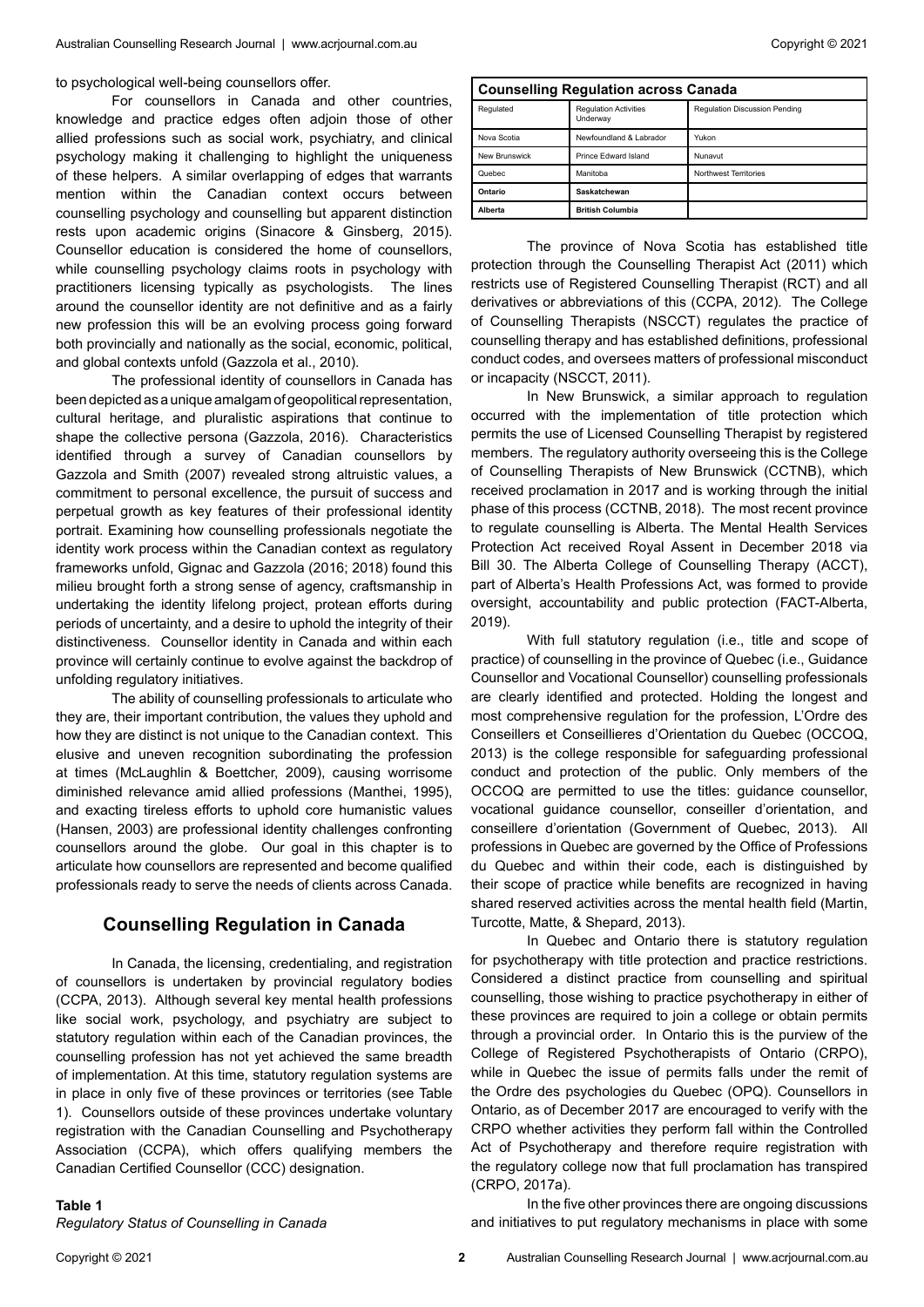further along on this route. The Prince Edward Island Counselling Association (PEICA) applied in 2017 to the government for title protection of Registered Counselling Therapist (RCT) under the RHPA (Regulated Health Professions Act) and will be seeking regulation in the near future. The Federation of Associations for Counselling Therapists in British Columbia (FACT-BC) continues to work towards establishing regulation of the profession (CCPA, 2017). In the three territories, these discussions have not seen a similar level of commitment or progress.

### **Counselling Representation in Canada**

Canada is the largest North American country, spanning roughly ten million square kilometers (Citizenship and Immigration Canada, 2012). Although Canada is a large territory, second only to Russia in geographical size, its population is relatively modest. Canada is a country that is just shy of 38 million people (Statistics Canada, 2020). Canada is part of the Commonwealth and a parliamentary democracy. The responsibility for lawmaking in Canada is shared among one federal, ten provincial and three territorial governments" (House of Commons, 2000). In Canada, mental health is regulated at the provincial level.

The Canadian Counselling and Psychotherapy Association (CCPA), which was formed in 1965, is the oldest national association for professionally trained counsellors and now has close to 7,000 members. Its mandate is to provide leadership and promote the counselling profession in Canada. Individuals are eligible to become a Canadian Certified Counsellor (CCC) if they hold a university degree at the graduate or doctoral level in counselling or a related field that meets the professional standards and ethics of the CCPA. A qualified professional must also become a member of the CCPA before applying for certification.

Within the national association there are sixteen chapters that focus on different areas of specialization or timely issues related to the profession (e.g., counsellor educators and supervisors chapter, creative arts, social justice, spirituality, school counsellors, Indigenous circle, and private practice). The CCPA also facilitates certification of counsellors and supervisors, offers live and online professional development courses or webinars, offers accreditation of counselling programs, and hosts an annual national conference.

Another nationally recognized, self-regulated association for counsellors is the Canadian Professional Counsellors Association (CPCA), which was founded in 1990. Individuals must meet competency-based criteria for membership as a Registered Professional Counsellor (RPC) or as Master Practitioners in Clinical Counselling (MPCC). The CPCA approves several education providers and is dedicated to promoting the professionalism of counsellors.

# **Pathways to Becoming a Counsellor in Canada**

A great place to begin on the counsellor pathway is with a bachelor's degree as it prepares individuals for entry to a variety of counselling career choices. Whether coming to the counselling profession after a previous career or directly from an undergraduate program like psychology, education, or social work the pursuit of graduate level studies is typically required for professional practice (see Figure 1). Options for specialized

areas of counselling work such as school counselling, private practice, or family and couples work may be part of graduate study programs or obtained through ongoing professional development.

# **Counselling Education in Canada**

Those interested in becoming counsellors in Canada must hold an undergraduate degree in education, psychology, or an equivalent to pursue graduate level studies. A master level degree in counselling, psychology, or social work is the minimum educational requirement for certification, registration, and licensing in most provinces in Canada (CCPA, 2013). School counsellors are also required to be qualified teachers in most jurisdictions. There is great variability in the standards and delivery of counsellor education in Canada precisely due to academic training being a provincial responsibility (Gazzola, 2015).

Graduate studies in counselling are traditionally situated within education faculties of universities in Canada rather than in psychology departments despite their shared historical roots (Young & Nichol, 2007). They are either referred to as counselling psychology or educational counselling programs and vary from 14 months to two years in duration. There are several universities across Canada that offer graduate level studies for those pursuing a general counselling degree or with a specialized focus (e.g., art therapy, marriage and family, psychotherapy, and spirituality) as outlined on the Canadian Counselling and Psychotherapy Association website (CCPA, 2018b) (see Table 2). Four of these universities have program accreditation from the Canadian Counselling and Psychotherapy Association (CCPA) while several other academic institutions hold accreditation with the Canadian Psychological Association (CPA) at the graduate and doctoral level for their counselling psychology programs (Gazzola, 2016).

### **Table 2**

| Graduate-Level Academic and Professional Counsellor Training |  |  |
|--------------------------------------------------------------|--|--|
| Programs Across Canada                                       |  |  |

| <b>Province</b>         | <b>University</b>                                                            |
|-------------------------|------------------------------------------------------------------------------|
| Alberta                 | Athabasca University; City University; St. Stephen's College; University of  |
|                         | Alberta; University of Calgary; University of Lethbridge                     |
| <b>British Columbia</b> | Adler School of Professional Psychology; City University; Gonzaga University |
|                         | Simon Fraser University: University of British Columbia: Trinity Western     |
|                         | University; University of Northern British Columbia; University of Victoria  |
| Manitoba                | Brandon University; Université de Sainte-Boniface; University of Manitoba    |
|                         | University of Winnipeg; Providence Theological Seminary                      |
| New Brunswick           | Université de Moncton; University of New Brunswick; Yorkville University     |
| Newfoundland            | Memorial University of Newfoundland                                          |
| Nova Scotia             | Acadia University                                                            |
| Ontario                 | Saint Paul University; University of Western Ontario; University of Guelph:  |
|                         | University of Ottawa; University of Toronto; Wilfred Laurier University; Ca  |
|                         | Christian College & School of Graduate Theological Studies; Tyndale Semi     |
| Ouébec                  | Concordia University; McGill University; Université de Laval; Université d   |
|                         | Montréal; Université de Québec à Montréal; Université de Québec à Rimou:     |
|                         | Université de Québec à Trois-Rivières; Université de Sherbrooke; Universit   |
|                         | Québec en Abitibi-Temiscamingue; Université du Québec en Outaouais           |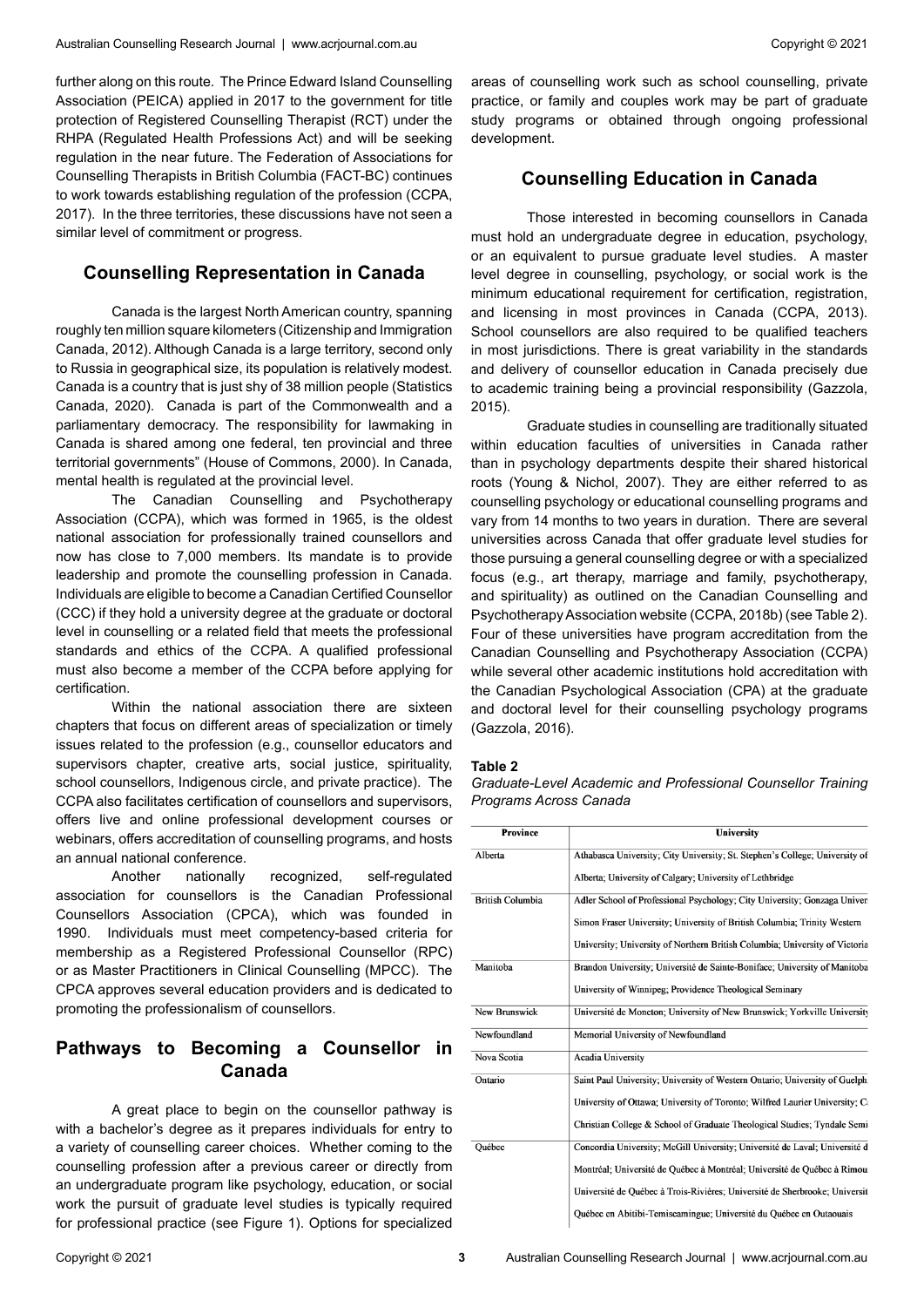#### Saskatchewan Briercrest College and Seminary; University of Regina

### \* Source: Canadian Counselling and Psychotherapy Association (2018b)

 Masters-level programs in counselling are generally offered as a Master of Counselling / Counselling Psychology (M.A. or M.C.) with a thesis requirement or the Master of Education (M.Ed.) which is a terminal degree for professional practice (CCPA, 2018b). For those entering a master's in counselling psychology program, a 4-year B.A. in psychology (honors) is necessary and the completion of pre-requisite courses in psychology (abnormal, developmental, personality), statistics, research design, and basic counselling skills. A master's in educational counselling program often does not require an honors B.A. in psychology but may call for similar pre-requisite courses upon entry (Government of Canada, 2018). Students can also complete their graduate studies in counselling through two online programs that combine online coursework with a practicum-based experience. The first is Yorkville University, which offers a Counselling Psychology (M.A.) program and the second option is the Counselling (M.C.) at Athabasca University.

The Canadian Counselling and Psychotherapy Association (CCPA) has worked steadfastly to set standards and procedures for accreditation of counselling programs in Canada. The Council on Accreditation of Counsellor Education Programs (CACEP) is the body responsible for overseeing the accreditation process, which was established in 1987 to ensure quality, consistent training. Counsellor education programs are required to achieve established standards of CACEP within their institutional setting, ensure certain program content and objectives are met, provide quality practicum experiences, adhere to student selection and advising protocols, and attend to faculty qualifications, instructional support, and self-evaluation in master's level programs (Robertson & Borgen, 2016). There are currently four universities in Canada that hold CACEP accreditation for their counselling programs (see Table 3).

### **Table 3**

*CACEP Accredited Master's Level Counselling Programs in Canada*

University and Year of Accreditation

University of British Columbia

- M.A. Counselling Psychology (2006)
- M.Ed. Counselling Psychology (2006)

**Acadia University** 

• M.Ed. in Counselling (2009)

**Trinity Western University** 

• M.A. Counselling Psychology (2012)

University of Victoria

- M.A. Counselling Psychology, Thesis Route (2017)
- M.A. Counselling Psychology, Project Based (2017)

## **Counselling Supervision in Canada**

Clinical supervision is an important requirement for counsellors in Canada and one which has historically been

Clinical supervision is provided to counsellors-in-training as part of their degree completion and also to supervisors-intraining, often at the doctoral level while they establish supervision competency. These are the primary levels of competency formation being addressed across the mental health field within accredited programs and by professional associations (e.g., Canadian Psychological Association, Canadian Counselling and Psychotherapy Association). Both the provision of clinical oversight and training of supervisors within academic settings remains uneven, under evaluated, and emergent as core requirements across provincial jurisdictions are independently established in the Canadian context (Hadjistavropoulos, Kehler, & Hajistavropoulos, 2010).

This desire to articulate the academic training requirements during degree capture and forward into perpetuity through continuing education for clinicians has been recently evidenced in the province of Quebec. Clinicians providing counselling and psychotherapy services in Quebec following passage of Bill 21 by the National Assembly of Quebec (2009) will now be required to have completed six hours of supervision training to demonstrate competency if not obtained during postdoctoral training and ongoing mandatory continuing education. This move has set precedent for supervision to become a specialty area beyond counselling and psychotherapy practice (Gonsalvez & Milne, 2010), which in time may move Canada closer to international supervision standards. In particular, the requirement for supervision of supervision by other professional associations like the British Association of Counsellors (1996) which has shown merit in approaching protection of the public and perhaps elevating professional credibility (Wheeler & King, 2000).

This shift in the view of clinical supervision occurring well beyond the formal training periods of clinicians requires a solid grounding in research evidence to delineate competencies and build capacity to support this endeavor (DeAngelis, 2014). Preliminary steps toward this longer-term objective are evidenced by a recent move in the province of Ontario to make formal training of supervisor's mandatory. According to the College of Registered Psychotherapists of Ontario (2017b) a supervisor must possess five or more years of experience in the practice of psychotherapy and demonstrate competence as well as completing 30 hours of directed learning in clinical supervision (i.e., course work, supervised practice as a supervisor, individual/ peer/group learning, or independent study). Not only are provincial regulatory bodies like the CRPO starting to establish guidelines to mandate supervisory training in lieu of lifelong requisites, there is another broader movement underway for counselling supervision in Canada.

At the national level the Canadian Counselling and Psychotherapy Association (CCPA) has established the Canadian Certified Counsellor – Supervisor (CCC-S) designation to credential professional supervision competency (CCPA,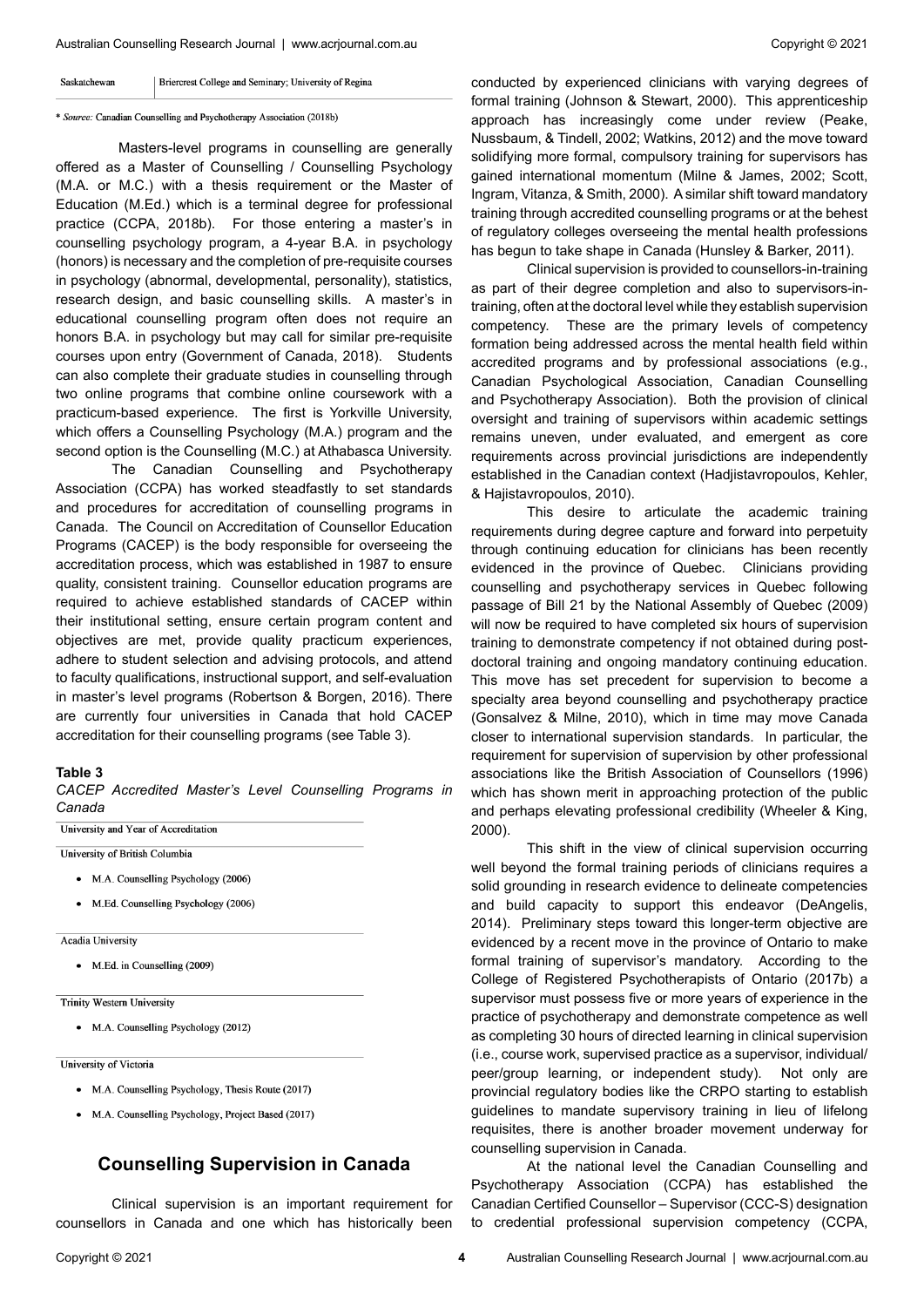2018a). The requirements for obtaining the CCC-S designation include:

- CCC Designation Canadian Certified Counsellor in good standing with CCPA
- Attestation ethical and professional conduct, commitment to CCPA Code of Ethics and Standards of Practice, possession of professional liability insurance, annual documentation of continuing education and clinical supervision requirements
- Clinical Experience minimum of 5 years post-graduate degree clinical experience within the last 10 years [800 hours / year]
- Employment History and Supervision Training providing documentation summaries
- Supervision Experience evidence of provision of 20 hours minimum clinical supervision over last two years or equivalent supervisory designation from another recognized professional association
- Supervision Education confirmation of graduate level training in supervision
- Annual Renewal CE credits and supervision practice hours

With the aim of promoting the professional credibility of clinical supervisors, the CCPA is working to establish a recognized national credential of professional supervision and build capacity for quality professional development opportunities both online and at national conferences. Graduate-level courses in clinical supervision are offered at the introductory, intermediate, and advanced levels to support annual renewal requirements, which includes twelve hours of documented supervision work and four continuing education credits in the area of clinical supervision (CCPA, 2018a). The current movement toward establishing supervisory competencies and training requirements will undoubtedly influence not only professional development but also the unfolding identity of counsellors in Canada (Gazzola & De Stefano, 2016).

### **Concluding Remarks**

In Canada, as in other countries around the globe, there is considerable overlap between the work of counsellors and that of other allied mental health professionals. Within counselling, there are numerous occupational titles that are used (e.g., guidance counsellor, counselling therapist, mental health counsellor, etc.). Counselling and psychotherapy are becoming increasingly regulated in Canada, a process that falls under the jurisdiction of provincial governments. The province of Quebec has the most comprehensive statutory regulation of counselling (i.e., guidance counsellor / vocational guidance counsellor) with several other provinces in various stages of statutory regulation underway. Both Quebec and Ontario currently regulate "psychotherapy," which is considered distinct to counselling in those provinces.

One of the cornerstones to counselling practice is clinical supervision. In the past supervision mainly occurred within the educational process, specifically during the master'slevel counselling practica that most counselling programs require. Further, the typical supervisor has traditionally been a seasoned practitioner whose qualifications as a supervisor have been exclusively years of practice as a counsellor. This has been gradually shifting and the requirements for becoming a supervisor now include some formal training in clinical

supervision in addition to a minimum number of years in the field practicing as a counsellor. In general, counselling, and to some degree supervision, is increasingly becoming regulated in Canada. Because mental health falls under the jurisdiction of the provinces, counselling regulation currently exists at varying levels across Canada and the regulatory process is a dynamic one.

### **Bio**

**Nicola Gazzola** is a Professor of counselling psychology at the University of Ottawa. He is a licensed psychologist (Quebec) and has 25 years of clinical experience. His research interests are in the area of professional issues in counselling and psychotherapy and include professional identity of counselling and clinical supervision. His research team is currently investigating the therapist use-of-self in counselling and psychotherapy.

**Kate Gignac** earned her PhD from the University of Ottawa and is a Canadian Certified Counsellor (CCC) and a Certified Counsellor Supervisor (CCC-S). Her research centers on professional identity formation, clinical supervision, the articulation of identity work, place of values and religiosity in identity narratives, and the nexus of exogenous events with professional becoming.

### **References**

British Association for Counselling & Psychotherapy (BACP). Retrieved March 10, 2016, from https://www.bacp.co.uk/crs/ Training/whatiscounselling.php

Canadian Counselling and Psychotherapy Association (CCPA). (2018a). *Clinical supervision.* Retrieved from https://www.ccpaaccp.ca/resources/clinical-supervision/

Canadian Counselling and Psychotherapy Association (CCPA). (2018b). Canadian graduate programs. Retrieved from https:// www.ccpa-accp.ca/students/graduate-programs/canadiangraduate-programs/

Canadian Counselling and Psychotherapy Association (CCPA). (2017). *Regulation across Canada.* Retrieved from https://www. ccpa-accp.ca/profession/regulation-across-canada/

Canadian Counselling and Psychotherapy Association (CCPA). (2015). *The profession.* Retrieved from https://www.ccpa-accp. ca/profession/

Canadian Counselling and Psychotherapy Association (CCPA). (2013). *Certification.* Retrieved from https://www.ccpa-accp.ca/ membership/certification/

Citizenship and Immigration Canada. (2012). *Discover Canada: The rights and responsibilities of citizenship.* Retrieved from http://www.cic.gc.ca/english/pdf/pub/discover.pdf

College of Counselling Therapists of New Brunswick (CCTNB). (2017). *Constitution.* Retrieved from https://www.ccpa-accp.ca/ constitution-bylaws/

College of Registered Psychotherapists of Ontario (CRPO). (2017a). *Legislation.* Retrieved from https://www.crpo.ca/ legislation-by-laws/

College of Registered Psychotherapists of Ontario (CRPO). (2017b). *Supervision.* Retrieved from https://www.crpo.ca/ supervision/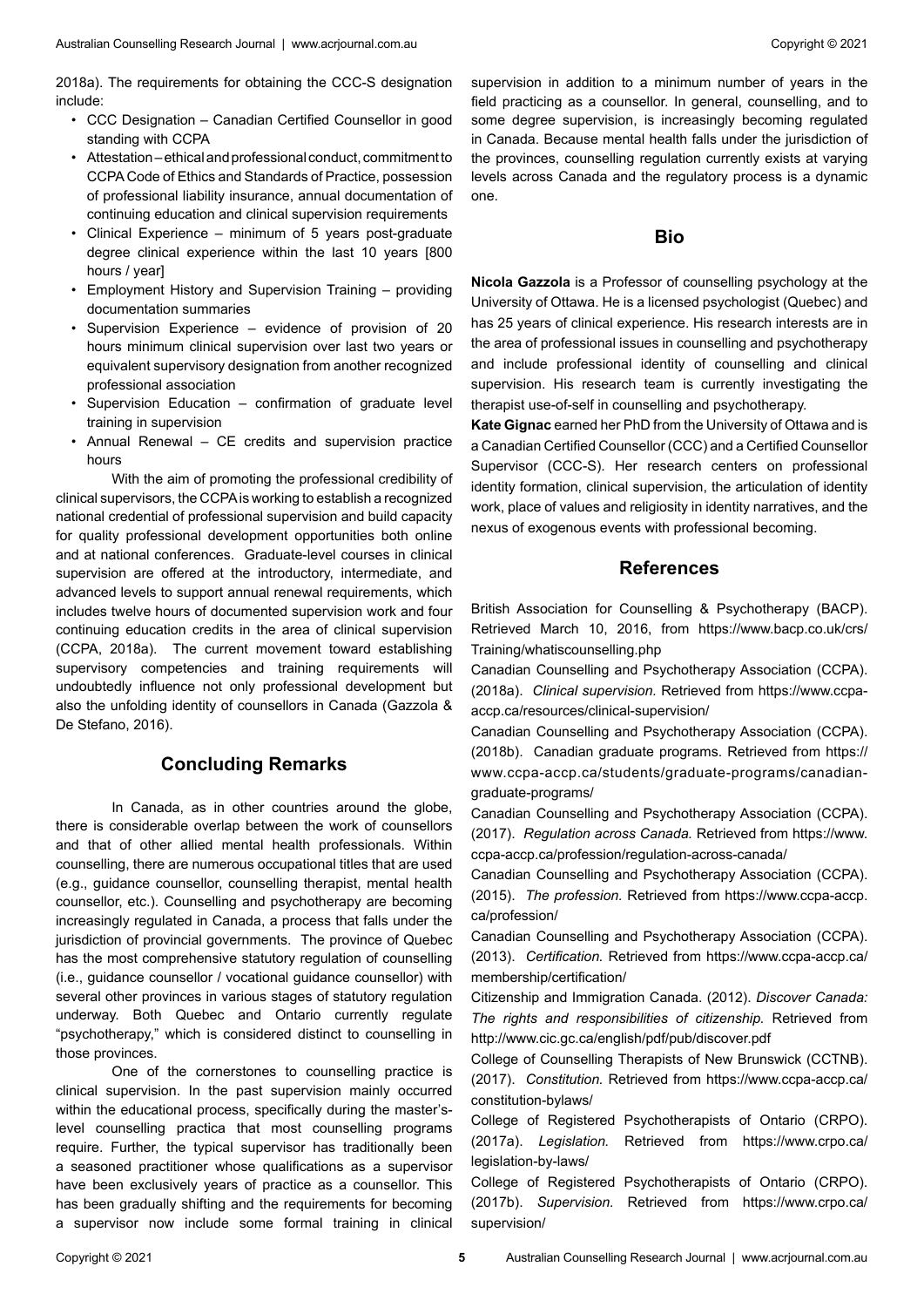DeAngelis, T. (2014). Fostering successful clinical supervision. *APA Monitor, 45*(8), 42-45.

Fact-Alberta (2019). *Update on the regulation of counselling therapists, addictions counsellors, and child and youth care counsellors in Alberta.* Retrieved from www.fact-alberta.org/files/ Regulation%20Update%20Document\_Final.pdf

Gazzola, N., & Smith, J. (2007). Who do we think we are? A survey of counsellors in Canada. *International Journal for the Advancement of Counselling, 29,* 97-110. doi: 10.1007/s10447- 007-9032-y

Gazzola, N. (2015). Professional Identity of Counselling and the Regulation of the Profession in Canada. In L. Martin, B. Shepard, & R. Lehr (Eds.), *Canadian Counselling and Psychotherapy Experience: Ethics-based Issues and Cases* (pp. 117-144). Ottawa: Canadian Counselling and Psychotherapy Association.

Gazzola, N. (2016). Is there a unique professional identity of counselling in Canada? In N. Gazzola, M. Buchanan, S. Nuttgens, & O. Sutherland (Eds.), *Canadian handbook of counselling and psychotherapy* (pp. 1-12). Ottawa, ON: Canadian Counselling and Psychotherapy Association.

Gazzola, N., & De Stefano, J. (2016). Training and Supervision of Clinical Supervisors. In B. Shepard, L. Martin & B. Robinson (Eds.), *Handbook of counselling supervision* (pp. 99-118). Ottawa, ON: Canadian Counselling and Psychotherapy Association.

Gazzola, N., Smith, J. D., King-Andrews, H. L., & Kearney, M. K. (2010). Professional characteristics of Canadian counsellors: Results of a national survey. *Canadian Journal of Counselling,* 44(2), 83-99.

Gignac, K., & Gazzola, N. (2016). Negotiating professional identity construction during regulatory change: Utilizing a virtual focus group to understand the outlook of Canadian counsellors. *International Journal for the Advancement of Counselling, 38*(4), 298-318. doi: 10.1007/s10447-016-9273-8

Gignac, K., & Gazzola, N. (2018). Embracing counsellor professional identity work: Experiential accounts of transformation and transition. *Canadian Journal of Counselling and Psychotherapy, 52*(3), 205-228.

Gonsalvez, C. J., & Milne, D. (2010). Clinical supervisor training in Australia: A review of current problems and possible solutions. *Australian Psychologist, 45,* 233–242. doi:10.1080/00050067.20 10.512612

Government of Canada (2018). *Educational counsellors.* Retrieved from http://noc.esdc.gc.ca/English/noc/ProfileQuickSearch. aspx?val=4&val1=4033&ver=16&val65=counsellor

Government of Quebec. (2013). Professional Code. Retrieved from http://www2.publicationsduQuebec.gouv.qu.ca/ dynamicSearch/telecharge.php?type=2&file=/C\_26/C26\_A.html Hadjistavropoulos, H., Kehler, M., & Hadjistavropoulos, T. (2010). Training graduate students to be clinical supervisors: A survey of Canadian professional psychology programmes. *Canadian Psychology, 51*(3), 206-212. doi: 10.1037/a0020197

Hansen, J. (2003). Including diagnostic training in counseling curricula: implications for professional identity development. *Counselor Education and Supervision, 43,* 96 –107.

House of Commons. (2000). Parliamentary institutions. In R. Marleau and C. Montpetit (Eds.), *House of Commons procedure and practice.* Retrieved from http://www.parl.gc.ca/marleaumontpetit/ DocumentViewer.aspx?Sec=Ch01&Seq=2&Language=E

Hunsley, J., & Barker, K. K. (2011). Training for competency in professional psychology: A Canadian perspective. *Australian Psychologist, 46,* 142-145. doi:10.1111/j.1742-9544.2011.00027.x Ireland Association for Counselling and Psychotherapy (IACP). (2018). Retrieved from https://www.iacp.ie/about-irishassociation-for-psychotherapists-counsellors

Johnson, E. A., & Stewart, D. W. (2000). Clinical supervision in Canadian academic and service settings: The importance of education, training, and workplace support for supervisor development. *Canadian Psychology/Psychologie Canadienne, 41*(2), 124-130. doi: 10.1037/h0086862

Manthei, R. (1995). Should we be concerned about this? Or, have you ever wondered about...?, *New Zealand Association of Counsellors Newsletter, 16,* 33–36.

Martin, L., Turcotte, M., Matte, L., & Shepard, B. (2013). The counselling and psychotherapy profession in Canada: Regulatory processes and current status. *British Journal of Guidance & Counselling, 41,* 46-57. doi: 10.1080/03069885.2012.750271

McLaughlin, J. E., & Boettcher, K. (2009). Counselor identity: Conformity or distinction? *Journal of Humanistic Counseling Education and Development, 48,* 132 –143. doi:10.1002/j.2161-1939.2009.tb00074.x

Milne, D. L., & James, I. A. (2002). The observed impact of training on competence in clinical supervision. *British Journal of Clinical Psychology, 41*(1), 55-72. doi:10.1348/014466502163796

National Assembly of Quebec. (2009). *Bill 21 (2009, chapter 28) An act to amend the Professional Code and other legislative provisions in the field of mental health and human relations.*  Retrieved from http://www2.publicationsduquebec.gouv.qc.ca/ dynamicSearch/telecharge.php?type=5&file=2009C28A.PDF

Nova Scotia College of Counselling Therapists. (2011). *Professional conduct.* Retrieved from http://nscct.ca/collegegovernance/professional-conduct/

Ordre des Conseillers et Conseilleres du Quebec. (2013). Le conseiller d'orientation. Retrieved from http://www.orientation. qu.ca/LeConseillerOrientation.aspx?sc\_lang=fr-CA

Peake, T., Nussbaum, B., & Tindell, S. (2002). Clinical and counseling supervision references: Trends and needs. *Psychotherapy: Theory, Research, Practice, Training, 39*(1), 114- 125. doi:10.1037/0033-3204.39.1.114

Robertson, S. E., & Borgen, W. A. (2016). CCPA Accreditation of counsellor education programs in Canada: An historical perspective. *Canadian Journal of Counselling and Psychotherapy, 50* (3), 259-277.

Scott, K. J., Ingram, K. M., Vitanza, S. A., & Smith, N. G. (2000). Training in supervision: A survey of current practices. *The Counseling Psychologist, 28,* 403-422. doi:10.1177/0011000000283007

Sinacore, A. L., & Ginsberg, F. (Eds.). (2015). *Canadian counselling and counselling psychology in the 21st century.*  Montreal, QC: McGill-Queen's University Press.

Statistics Canada (2020). *Table 17-10-0009-01 Population estimates, quarterly.* DOI: https://doi.org/10.25318/1710000901 eng

Watkins C. E. Jr. (2012). Psychotherapy supervision in the new millennium: Competency-based, evidence-based, particularized,